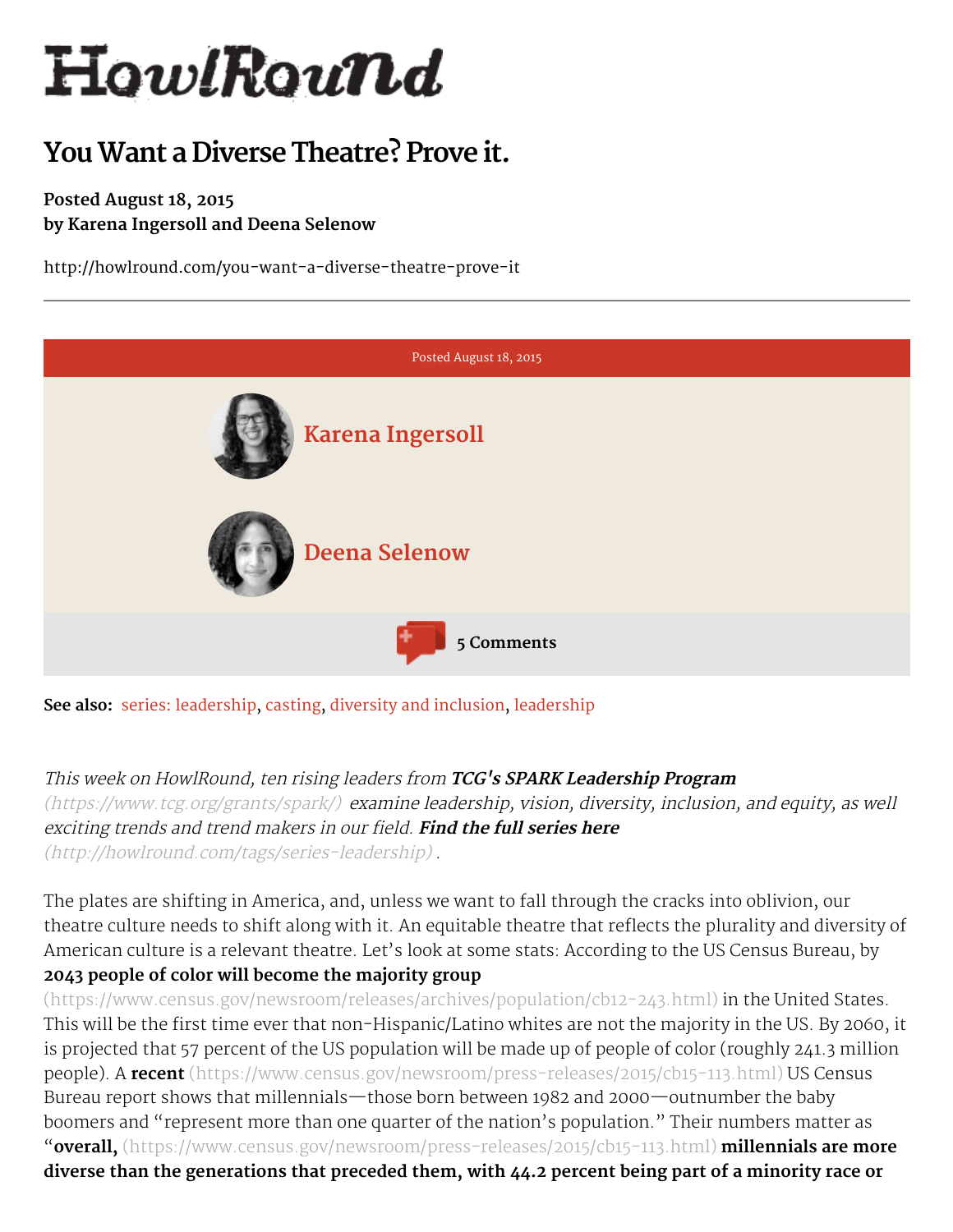# ethnic group (that is, a group other than non-Hispanic, single-race white).

[\(https://www.census.gov/newsroom/press-releases/2015/cb15-113.html\)](https://www.census.gov/newsroom/press-releases/2015/cb15-113.html) "

Are we committed to building an equitable industry together? Yes? Awesome. Let's prove it. Recruitment, retainment, and casting practices are first steps to explore as we pursue creating an equitable and inclusive culture at our theatres.

#### Job Descriptions

Job postings are the window into the soul of an organization. It takes real art to craft a job description that not only lays out the job duties but also articulates your organization's vision, purpose, and culture. To attract the best candidates, we need to invest time in our written job descriptions, which is an organization's public declaration of its commitment to its most desired workforce. Companies across the country are becoming more sophisticated with explaining their commitment to inclusion in their job descriptions. Simply writing that our organization is an "Equal Opportunity Employer," or shortening it even further to "EOE," is no longer acceptable, and may actually deter those candidates whom the EOE statement is protecting from applying.

The D word, "diversity," can be problematic and easy to hide behind, especially if we are not explicit about what "diversity" means to our own organizations and why we hold it as a value. Perception is powerful, and in 2015 when an average attention span is only 8.25 seconds [\(http://www.statisticbrain.com/attention-span-statistics/\)](http://www.statisticbrain.com/attention-span-statistics/) (.75 seconds less than a goldfish's), an accurate and quick overview of what an organization stands for is necessary. Smart candidates—the ones you want applying for your open positions—will be able to suss out your organization's true commitment to inclusion in less than five seconds of reading your job description. And while actions are the most important steps in overcoming systemic oppression, we need to understand that the words we choose to wield are powerful and can become unintentional gatekeepers if not carefully crafted and tended to.

Many organizations are already clearly articulating their commitment to equity, diversity, and inclusion, and we encourage you to read others' job postings. A few of our favorites:

- Blue Man Group [\(http://www.blueman.com/careers\)](http://www.blueman.com/careers) : "We are committed to building a creative and dynamic workplace that celebrates individual differences and diversity and treats everyone with fairness and respect. Blue Man Group does not discriminate in practices or employment opportunities on the basis of an individual's race, color, national or ethnic origin, religion, age, sex, gender, sexual orientation, gender identity, marital status, veteran status, disability, or any other category protected by federal, state, or local regulations."
- Central Square Theater [\(http://www.centralsquaretheater.org/about/work-with-us/job](http://www.centralsquaretheater.org/about/work-with-us/job-openings/)openings/) : "...is committed to diversity at all levels: on our stage, in our audience, on our staff, and within our leadership. We strongly encourage candidates of color to apply."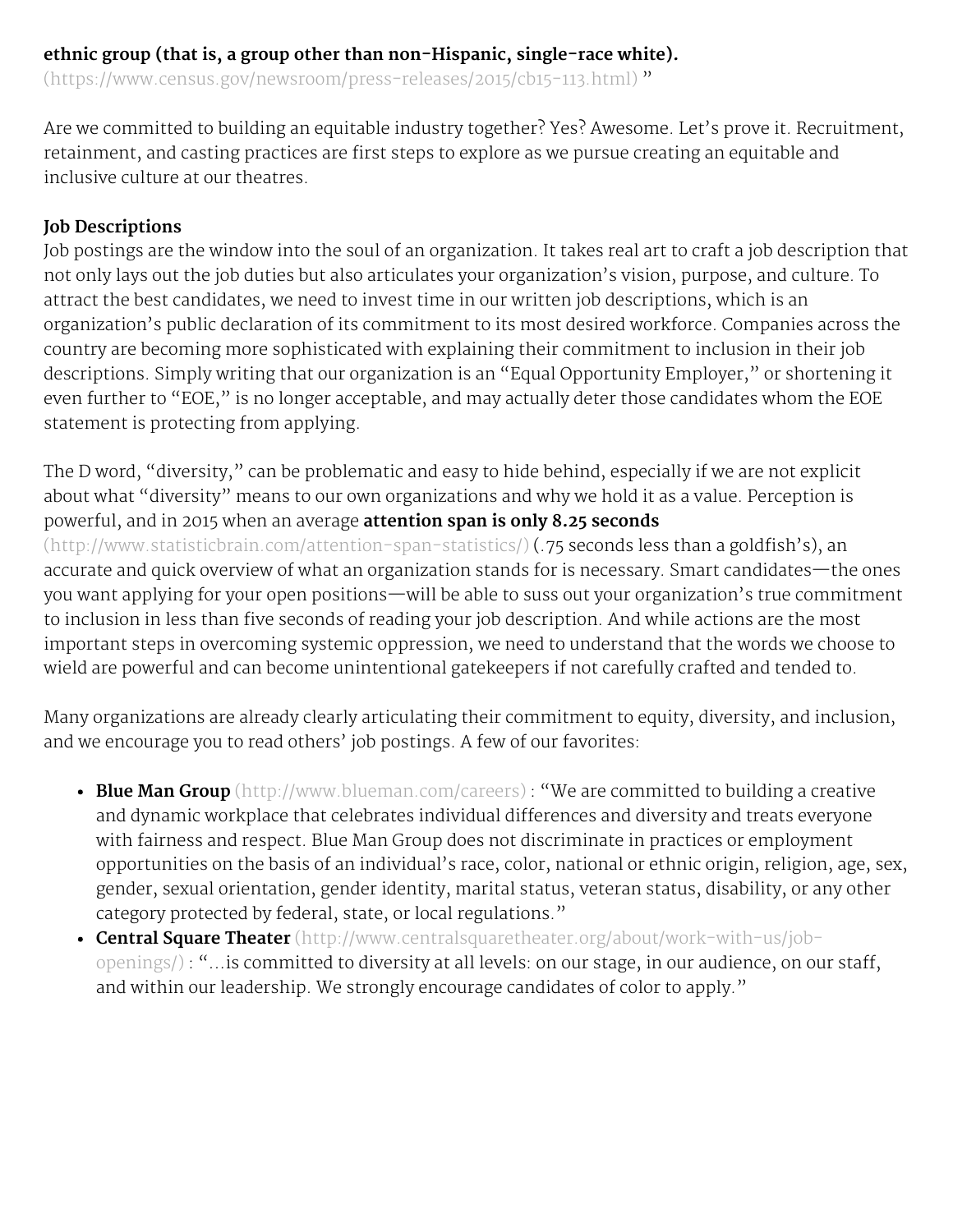

#### Recruitment/Retainment

As humans, we get comfortable with our systems and don't always change, or want to change, our practices. When we don't see a change in the makeup of our applicants, it can be easy to assert that there are not good enough candidates, without accepting our own culpability in our limited search. What can we do to help cast the net wide in our recruitment efforts? Here are a few thoughts:

1. Ask other hiring managers who have demonstrable experience in hiring a diverse and inclusive workforce. It's not enough that they self-identify as a person of color, for example—they must have actionable history of advocating for equity and inclusion.

2. Reach out to affinity groups that serve historically underrepresented groups.

3. Make friends in and outside of your own cultural background. There's a reason why many industries are homogenous. People hire their friends. A simple way to understand others is to share life with them.

4. Broadcast your search internally but do not expect your Latina employee, for example, to "bring in" a Latina/o slate of candidates. Viewing your ethnically and racially diverse employees as spokespeople for their entire community is a *microaggression* [\(https://en.wikipedia.org/wiki/Microaggression\\_theory\)](https://en.wikipedia.org/wiki/Microaggression_theory) in action.

And once you do have employees of color in your workforce, what can you do to make sure you retain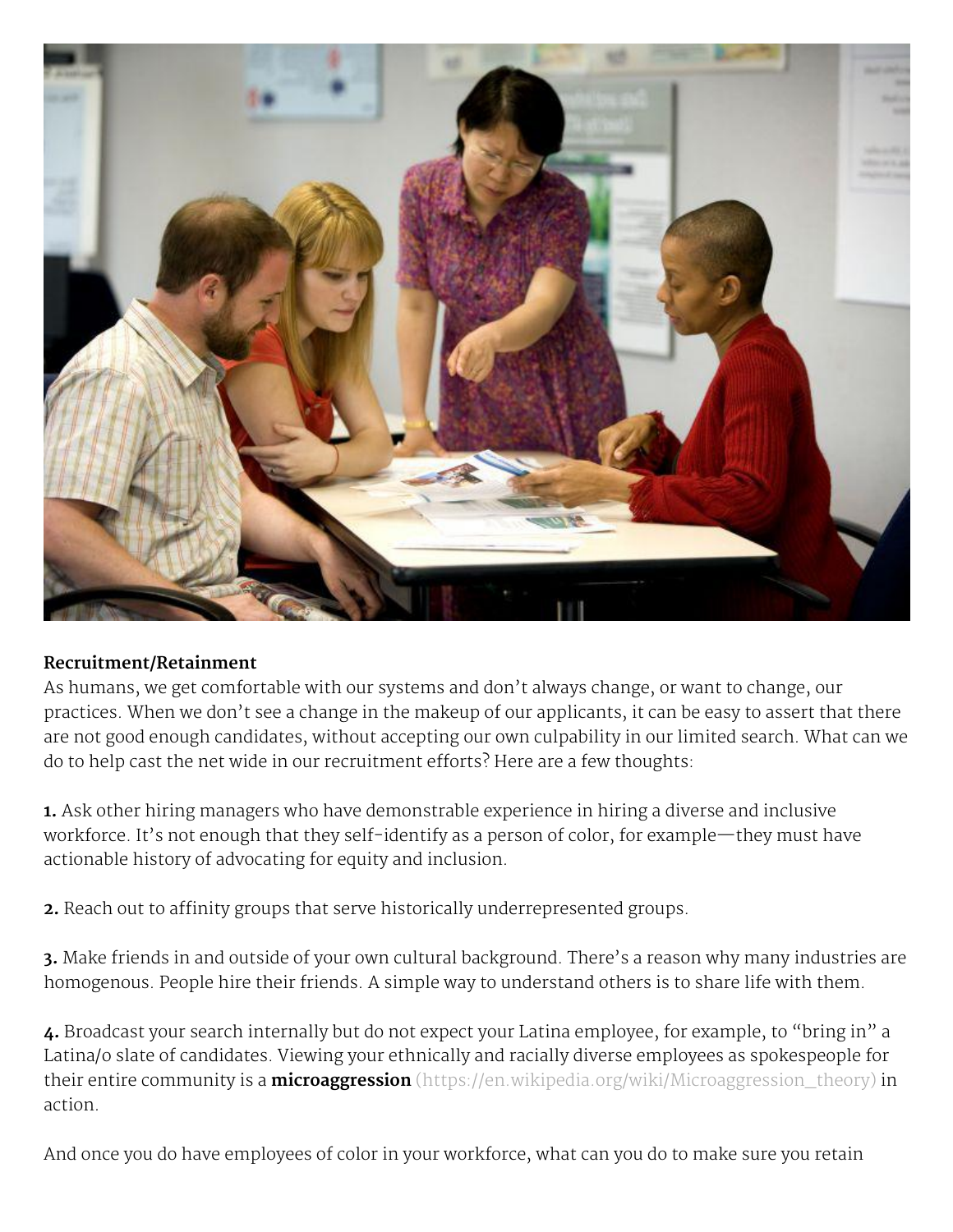## them?

1. Again, do not expect them to speak for their entire "community," or be only interested in issues relating to equity, diversity, and inclusion.

2. Understand that cultural norms differ across communities and seek to learn from the perceived differences. Do not be quick to judge especially if their styles (personality, leadership, etc.) are not similar to yours. Their approach is still of value and can be equally effective.

3. Do not be defensive if your employees or colleagues bring up equity and inclusion blind spots in the workplace. Even if you don't initially agree, just listen. Engage in dialogue and seek to find truth together.

4. If you have a program in your workplace or association specifically for people of color, make sure that at least the supervisors of those employees also have equity, diversity, and inclusion (EDI) training. Even better, create an EDI plan for your entire organization. Tokenism will be in full effect, despite best intentions, when you create sole positions for specific communities of color in historically white institutions. Understand that it's already hard enough to translate certain cultural differences that occur in the workplace when you aren't also classified, for example, as the ALAANA (African, Latino, Asian, Arab, Native American) hire.

"Simply writing that our organization is an "Equal Opportunity Employer, " or shortening it even further to "EOE, " is no longer acceptable, and may actually deter those candidates whom the EOE statement is protecting from applying."

# Casting

If you are an institution legitimately committed to diversifying your casting practices, yet have a proven track record for casting predominantly white actors, producing the work of predominantly white playwrights, and hiring predominantly white directors, you have to do more to align your actions with your words. Too many casting notices state, "casting all ethnicities," or that they do not discriminate based upon race, gender, or disability, but their casting choices do not actionably support these statements. If you are *actually* committed to diversifying the bodies on your stage—and thus the culture of your institution—you must be specific. You must let actors know you actually want them and intend to hire them. You must stick your neck out, you must open yourself up to criticism, and you must tell people you want them. How to begin:

1. Detailed casting breakdowns: Be specific as to your production's casting needs. For instance, if the role of "Heidi Björnsson" calls for the actor to perform a high kick for the big can-can number, it is likely you are looking for an actor who is physically able to do so and appears Scandinavian. That's okay. Just state it in the breakdown. If for this role you list a blanket non-discrimination statement, you are setting up false expectations. If the role of "Sarah Smith" does not require this high kick and you are truly interested in seeing all viable actors, then clearly state you are looking for Disabled and Non-Disabled Black, Asian, Native, Latino, Arab, White, and Multi-Racial female-identifying performers for the role. Say it. Invite